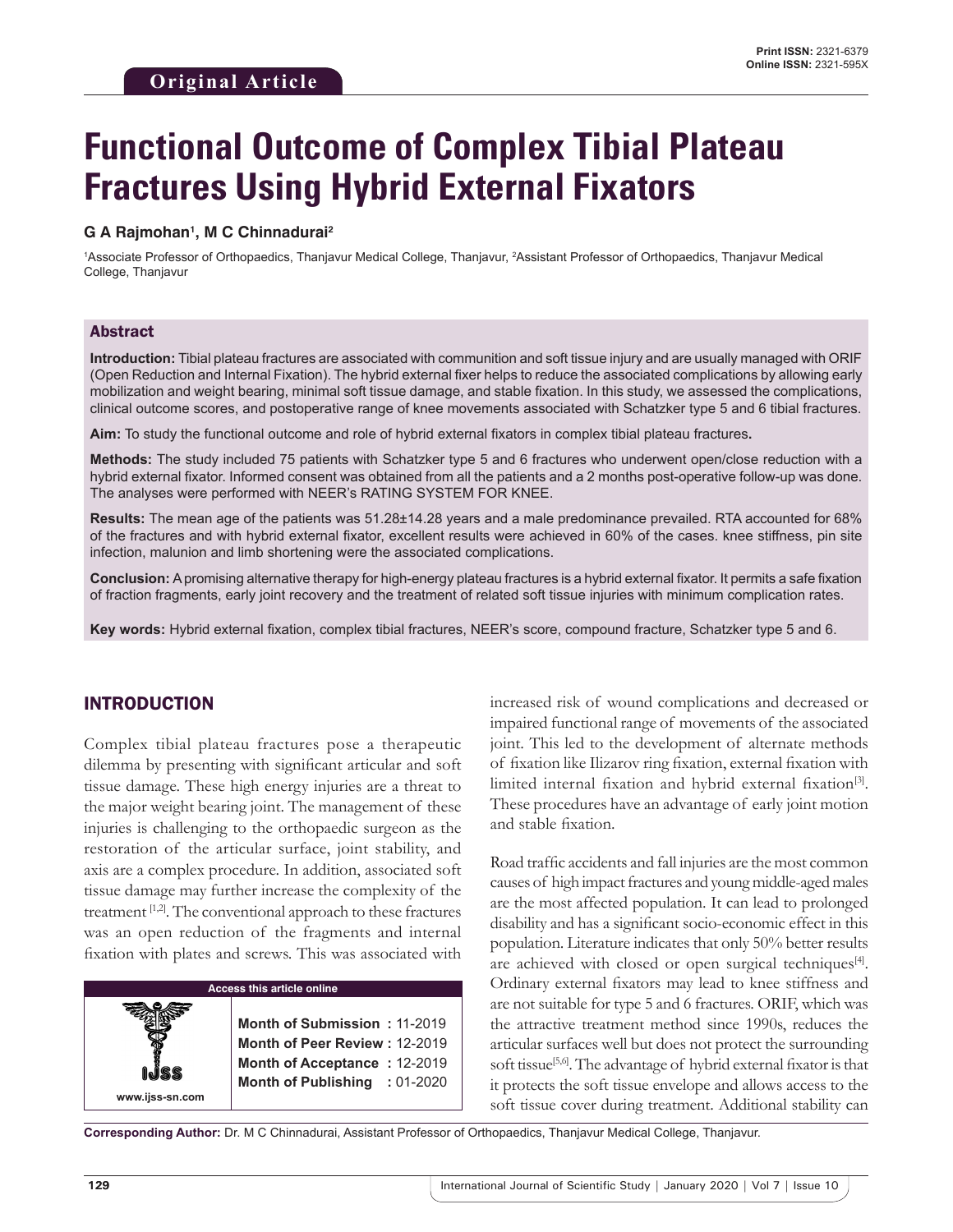be attained with the use of cannulated screws and K-wires which will allow for early knee mobilization.

The aim of our study was to find out the functional outcomes after treatment with hybrid external fixators, with open reduction and closed reduction techniques by comparing the pre- and post-operative radiographs.

#### **Aim**

To study the functional outcome and role of hybrid external fixators in complex tibial plateau fractures**.**

# MATERIALS AND METHODS

This prospective study was conducted in Department of Orthopaedics, Thanjavur Medical College, Thanjavur during the time period June 2018 to July 2019. Patients over 20 years of age and with fractures of the closed Tibial plateau (Schatzker type 5 and type 6) (grade I to grade III B) were included in the study. Patients of age<than 20 years, those with co-morbid conditions, shut-off shallow board fractures (Schatzker 1-4), compound grade IIIc shallow board fracture and floating knee and pilon fractures were excluded from the study. The fractures were treated with either closed reduction and hybrid external fixation or with minimal open reduction and a hybrid system. The patients were allowed to walk with walker's support with touch toe after reduction of symptoms. After 2 weeks, partial weight bearing walking with the help of walker was started and full-weight bearing walking with walker support was allowed at 6 weeks after surgery. Radiographic analysis showed fracture reunion at the end of 6 weeks. The Fixator was removed, and PTB cast was added to allow the patient to bear full weight. The PTB cast was removed after 2 weeks followed which the patients were advised to begin walking with a walker and to discard the walker gradually. Functional outcomes were assessed using NEER's rating score.

# RESULTS

A total of 75 patients were included in the study of which 54 were males and 21 were females. The mean age of the patients was 51.28±14.28 years. 68% of the fractures were due to road traffic accidents and a majority of the cases (60%) were Schatzker type-6 high energy fractures of the tibial condyle. According to Neer's score rating system for knee, 60% patients had excellent and 29% patients had good outcome. 5% of patients had fair outcome and only 4% had poor outcome [Figure 1]. Out of the 75 cases, 30 cases were Type 5 and 45 cases were Type 6 Schatzker, and the average Neer's scoring for them was 18.25 and 13.50, respectively [Table 1]. 27 cases of closed fracture and 48 cases of compound fracture which were treated by hybrid fixator showed average Neer's score of 16.85 and 13.86, respectively [Table 2]. The most common complication was knee stiffness (11%) followed by pin site infection (8%), that was overcome by regular dressing. Knee stiffness was managed by physiotherapy [Figure 2]. Wound infection was seen in 4% of the cases. Malunion and limb shortening was observed each in 3% of the cases.

# **DISCUSSION**

The management of complex tibial plateau fractures is challenging and there is no clear consensus to the ideal treatment method till date. The treatment modality may vary







**Figure 2: Complications**

#### **Table 1: NEER's Rating Score according to Schatzker's type**

| Schatzker's type | <b>Number of cases</b> | <b>Average NEER's rating</b><br>score |
|------------------|------------------------|---------------------------------------|
| Type 5           | 30                     | 18.25                                 |
| Type 6           | 45                     | 13.50                                 |

#### **Table 2: Results based on type of fracture (closed /open)**

| <b>Fracture</b> |    | Number of cases Average Neer's rating score |
|-----------------|----|---------------------------------------------|
| Closed fracture | 27 | 16.85                                       |
| Compound        | 48 | 13.86                                       |